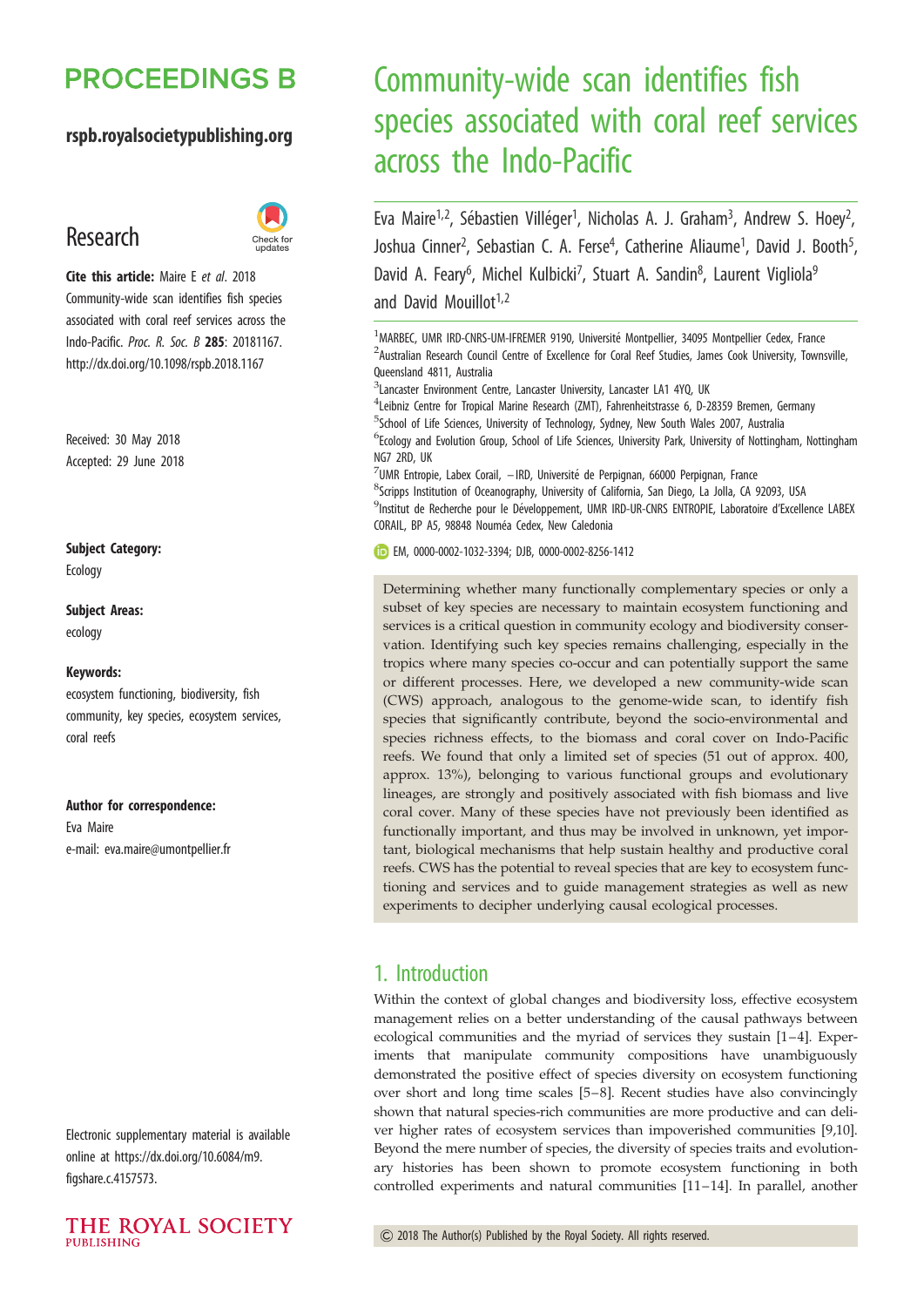line of evidence suggests that particular species are key to ecosystem functioning as they contribute disproportionally to certain processes when present [\[15](#page-7-0)–[19\]](#page-7-0). However, identifying these key species remains highly challenging in diverse ecosystems, such as tropical reefs or rainforests, where many species co-occur and can have multiple or unique contributions to ecosystem functions and services [[17,20\]](#page-7-0).

To tackle this challenge, ecologists can now use the increasing availability of extensive and standardized databases that have compiled environmental, social and ecological information across space and time [\[9,21\]](#page-7-0). This emergence of large social-ecological databases parallels what happened 20 years ago in genetics with advances in genome sequencing generating millions of genetic variants for individual loci. To identify genetic variants among this myriad of sequences that are more frequent in people with a particular disease or traits of biomedical significance, genome-wide scans or genome-wide association studies (GWAS) were developed [\[22\]](#page-7-0). Such an approach is powerful to relate a given biological feature or trait to its underlying genetics, based on the simple idea that if a genetic variant increases the frequency of a given trait it should be more frequent in individuals with this trait than expected by chance [[23\]](#page-7-0). Although this approach does not attribute causality, it can uncover previously unsuspected, yet important, potential biological mechanisms and pathways [[24](#page-8-0)]. Although similar approaches have not been used in ecology, they hold much promise in empirical community ecology where only a few, among dozens or even hundreds of species (the ecological equivalents of genetic variants) can disproportionally drive ecosystem functioning and the delivery of services (the equivalents of diseases, traits or phenotypes) [[17,19](#page-7-0),[25\]](#page-8-0). This approach could also reveal the unknown level of ecological pleiotropy in communities (i.e. the propensity that a single species can be key to many ecological functions and services) [[26,27](#page-8-0)]. This term was initially coined by Strauss & Irwin [\[28\]](#page-8-0) by analogy to genetic pleiotropy, where one gene can influence two or more seemingly unrelated phenotypic traits. Under ecological pleiotropy a few species, so only a small fraction of biodiversity, may underpin many different ecosystem functions or services and would deserve particular conservation actions.

Identifying functionally important or key species is particularly challenging in biodiverse ecosystems, due largely to the complexity of interactions between species and with their environment including human disturbances. For example, despite the large body of research on coral reefs, the identification of fish species that disproportionally drive ecosystem functioning is still in its infancy [\[15,](#page-7-0)[29](#page-8-0)]. The functional importance of most coral reef fishes is still poorly understood, and no study has scanned entire fish communities to detect potential links with ecosystem functioning and services at large scale. Here, we develop a new community-wide scan (CWS) approach, analogous to the GWAS approach, to identify key fish species that are linked to the delivery of services on coral reef ecosystems. Here 'key' has a different meaning than 'keystone', which corresponds to a 'species whose effect is large, and disproportionately large relative to its abundance' [[30](#page-8-0)]. We define key species as those consistently and significantly associated (i.e. above a certain statistical threshold) to a certain level of ecosystem functioning or services.

More precisely, we propose a statistical framework and use empirical data from 1824 Indo-Pacific coral reefs hosting approximately 400 fish species to determine species whose presence is disproportionately related to fish biomass and live coral cover which insure, for instance, fisheries yield [[31\]](#page-8-0) and coastal protection [\[32](#page-8-0)], respectively. We then place those key species on a reef fish phylogeny, and in a functional trait space [[33\]](#page-8-0) to show the extent of species traits and evolutionary lineages that are necessary to sustain these two services on coral reefs. Identifying key species can provide new research priorities to elucidate ecological processes by which such candidate species positively affect coral reefs and to motivate a diversification of management options to maintain fish communities and their associated services in the face of a highly uncertain future.

# 2. Material and methods

### (a) General framework

The CWS framework to identify species that are associated with higher levels of ecosystem services involves three steps ([figure 1\)](#page-2-0). The first is collecting environmental, socioeconomic, species presence and/or abundance, and indicators of ecosystem services data across many sites. The second step is modelling a given (or several) ecosystem service as a function of this large set of predictor variables (socioeconomic, environmental conditions and species richness). The accuracy and parsimony of this comprehensive initial, or reference, model (M0) is validated according to its  $R^2$  and its Akaike information criterion (AIC<sub>M0</sub>), respectively. The third step is testing the effect of each species separately on each ecosystem service beyond the effect of previous variables including species richness. For this, the presence of a given candidate species in a community (coded as a binary variable) is added as an explanatory variable to M0. The resulting model M1, so the importance of the candidate species to explain variations of a given ecosystem service, is evaluated according to its AIC ( $AIC<sub>M1k</sub>$ ). A species is declared as a potential key contributor to the ecosystem service if  $\Delta AIC$  (AIC<sub>M0</sub>  $\Delta AIC$ <sub>M1k</sub>) greater than 4 and if its partial effect is positive ([figure 1\)](#page-2-0).

### (b) Coral reef data

#### (i) Coral reef services

The proxies for coral reef services we considered are fish biomass and live coral cover which support, among many others, food security, shoreline protection and recreational value [[31,32,34,35\]](#page-8-0). We used data from 1824 coral reefs in 26 nations/states located across the Indo-Pacific, which include fish biomass (electronic supplementary material, figure S1) and live coral cover (electronic supplementary material, figure S2) estimates (see details in the electronic supplementary material).

#### (ii) Initial models and species candidates

For each of the 1824 reefs located in the Indo-Pacific we collected and used 12 relevant social and environmental variables (listed below), together with the occurrence, abundance and size of 739 reef fish species [\[21\]](#page-7-0). To build the initial model (M0) and estimate the reference  $AIC_{M0}$  we modelled fish biomass and live coral cover using linear mixed models (LMMs) with the complete set of socioeconomic and environmental conditions plus species richness as predictor variables. For each of the 739 fish species present in this dataset, we estimated the number of reefs where a given fish species was present. To avoid results only influenced by a few reefs we chose to remove rare species. Rarity can be seen as a relative (compared to other species) or absolute (compared to the number of sampled reefs) concept while cutoffs are always subjective [[36](#page-8-0),[37](#page-8-0)]. Here, we excluded species present on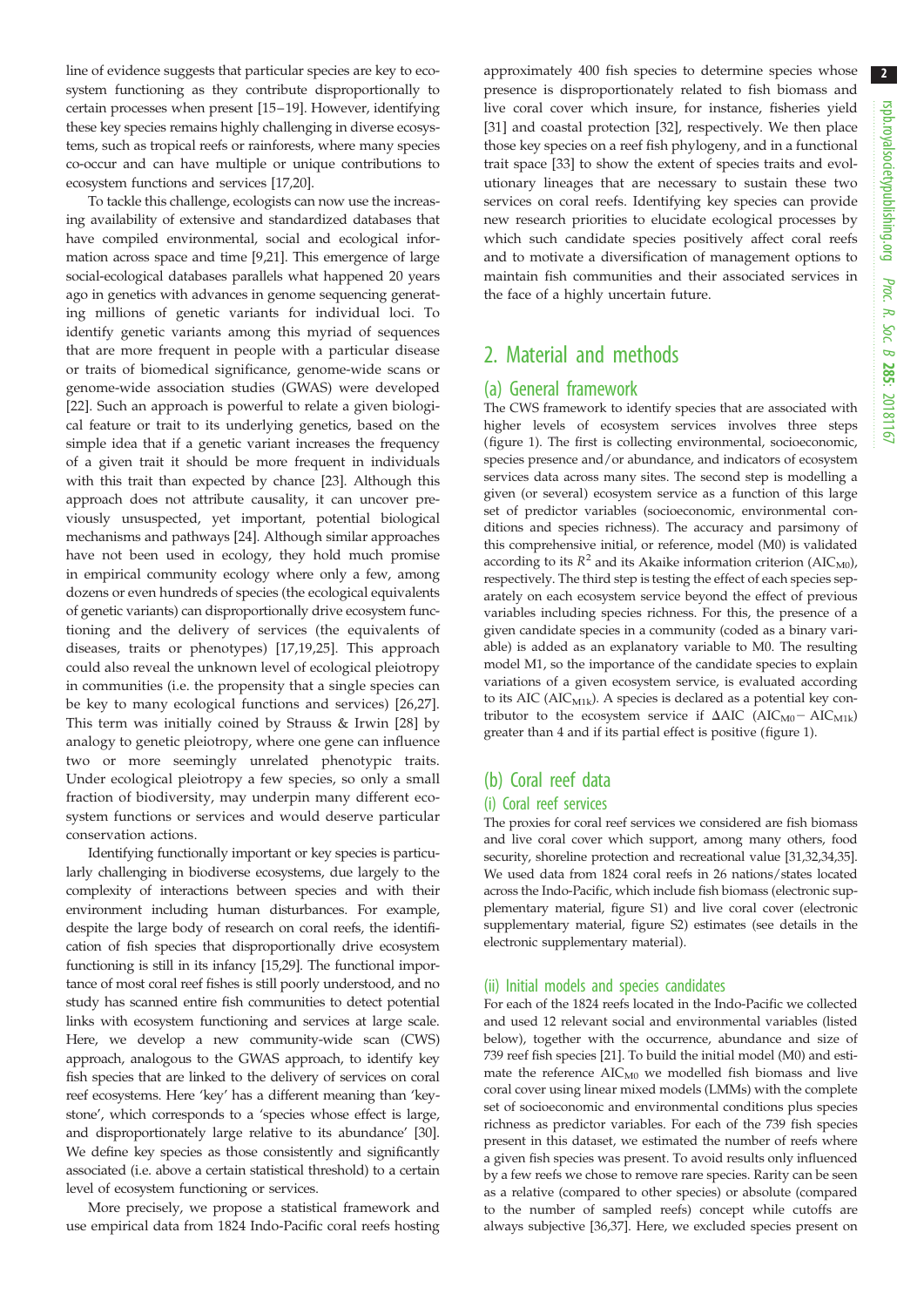<span id="page-2-0"></span>

Figure 1. Statistical framework to assess the significant potential contribution of species to ecosystem services beyond the effects of environmental and socioeconomic conditions and species richness. (1) Collecting datasets: for a (large) set of sites, variables describing a given ecosystem service (Y), environmental (E) and socioeconomic conditions (SE), and the occurrence of species. Species richness (R) is computed for each site from the sites-species matrix as well as the vector  $(S_k)$  with presence – absence of each species in sites. (2) The goal is to model a given ecosystem service (Y) according to environmental (E) and socioeconomic conditions (SE) and species richness (R); to check its relevance according to its explanatory power and to save its  $AIC_{MO}$  as a reference for the next step. (3) The goal is to identify species key for the studied ecosystem service (Y) adding each candidate species (presence – absence,  $S_k$ ) as an additional explanatory variable to M0 to compute model M1 and its associated AIC (AIC<sub>M1k</sub>). Finally, a species is declared as a key potential contributor to the ecosystem service if  $\Delta$ AIC (AIC<sub>M0</sub> - AIC<sub>M1k</sub>) > 4 and if its partial effect is positive ( positive coefficient in the model).

less than 1% of the reefs (i.e. 18 and 7 reefs for fish biomass and coral cover dataset, respectively), so we retained 381 species, which corresponds to roughly half (51%) of the species pool, a conservative threshold to define rarity [[36](#page-8-0)]. These 381 fish species, belonging to 116 genera and 30 families, were considered as potential candidate species.

#### (iii) Identifying potential key contributors to ecosystem services

Each of the 381 species was tested as candidate for improving prediction of reef fish biomass and live coral cover given the socioeconomic and environmental conditions at each study site. More precisely, we tested presence of each candidate species as an additional explanatory binary variable to M0 to compute model M1 and its associated AIC ( $AIC_{M1k}$ ). Finally, a species was identified as a potential key contributor to a given ecosystem service if, when included,  $\Delta AIC$  was greater than 4 and if its partial effect was positive (positive coefficient in the model). The binary variable describing the presence/absence of a species was strictly related to its occurrence in our study (i.e. presence of at least 1 individual) but could also be determined using any relative abundance threshold (figure 1; electronic supplementary material).

#### (iv) Environmental and socioeconomic variables

Some variables included in the models were environmental: (1) oceanic productivity, (2) habitat type, (3) depth. Others were socioeconomic: (4) management, (5) local human population growth rate, (6) gravity of local population, (7) gravity of markets, (8) levels of human development (human development index), (9) human population size, (10) levels of tourism, (11) degree of voice and accountability of citizens and (12) reef fish landings (details are provided in the electronic supplementary material).

#### (v) Statistical analyses

We first built two LMMs, which predicted fish biomass and live coral cover respectively, while accounting for the different scales at which the data were collected as random effects (reef site, location and nation/state, electronic supplementary material), with 12 key environmental and socioeconomic variables expected to influence reef conditions [\[21](#page-7-0),[38\]](#page-8-0) and fish species richness as fixed effects (electronic supplementary material). To evaluate the fit of the two linear mixed models, we checked the relationship between observed and predicted values. Model validation and quality control procedures are described in the electronic supplementary material.

In order to quantify the potential net benefit of each identified key species, we extracted the net effect of each key species for biomass and live coral cover using a partial plot from linear mixed models while the other variables were held constant.

We next investigated whether reefs with several key species show high levels of fish biomass and live coral cover. To control for the effects of species richness we compared modelled estimates of fish biomass and live coral between reefs while increasing the number of key species. We estimated the number of key species present on each reef and chose the richest quartile as a threshold (i.e. four and six key species for biomass and live coral cover respectively). We next created three categories of reefs: those with no key species, those with at least one key species but below the richness threshold (four and six for biomass and live coral cover, respectively), and those with more key species than the threshold.

#### (vi) Functional space and entities

The 381 candidate fish species were functionally described using six traits: (1) size, (2) mobility, (3) period of activity, (4) schooling, (5) vertical position in the water column and (6) diet. Values for these six traits were taken from the global trait database on tropical reef fishes from Mouillot et al. [[39](#page-8-0)] (electronic supplementary material). The 381 candidate species represented 240 functional entities and most functional entities comprise species from different genera [[39](#page-8-0)].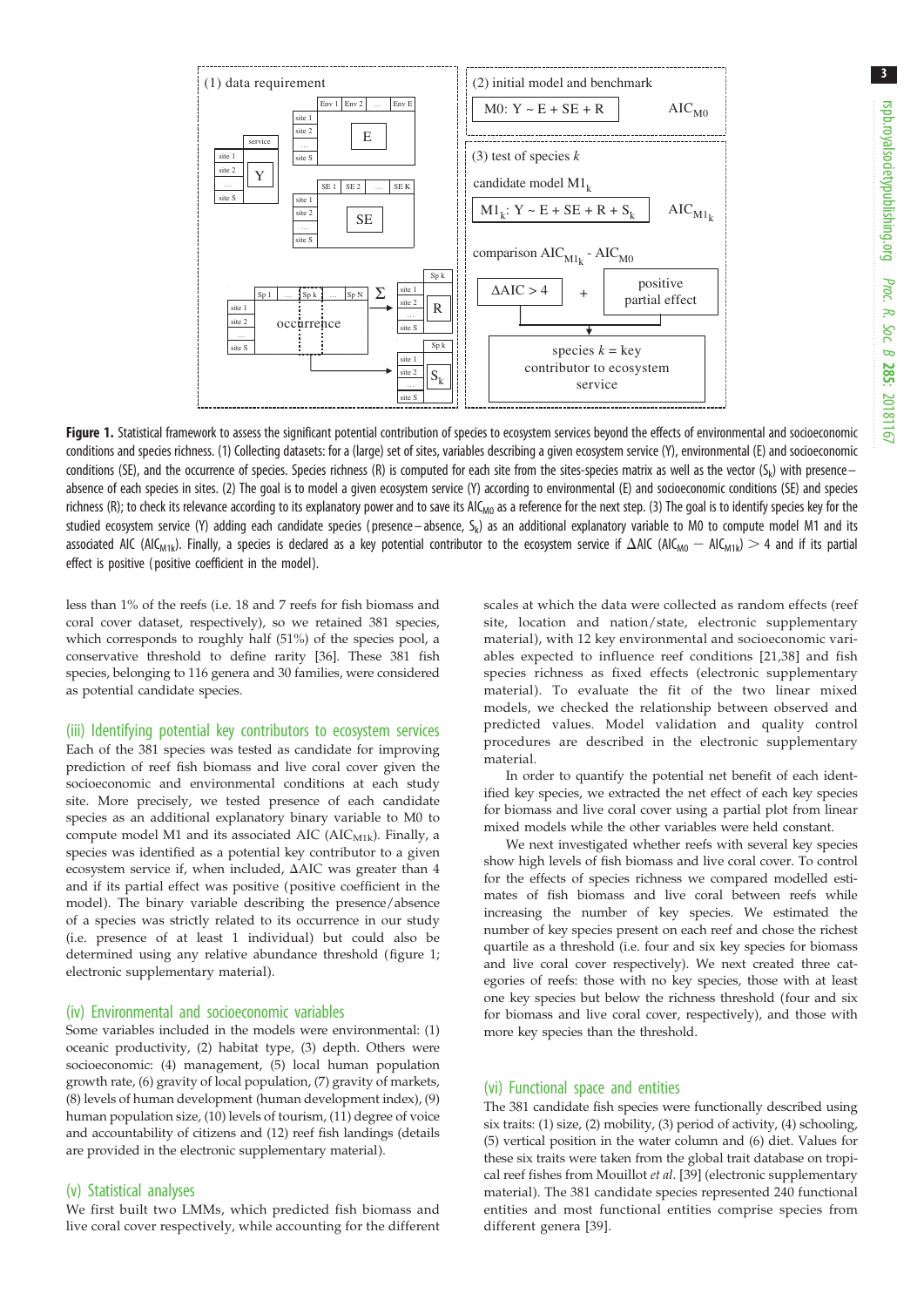<span id="page-3-0"></span>

Figure 2. Positions of key species for biomass (red), live coral cover (blue) or both of them (purple) represented as their corresponding fish genera in the Tree of Life of Coral Reef Fishes, adapted from Near et al. [\[41\]](#page-8-0). The 26 key species for biomass represent 16 genera while the 28 key species for coral cover represent 15 genera with 4 common genera. *Elagatis* and *Parupeneus* genera are missing.

We assessed functional richness (FRic), the functional space occupied by the key fish species for biomass and coral cover respectively, using the convex hull volume index proposed by Cornwell et al. [\[40\]](#page-8-0). This volume corresponds to the amount of multidimensional (four in our case) functional space filled by key species, where axes are defined by species traits.

### (vii) Fish phylogeny

We used a phylogeny of acanthomorph fishes [[41\]](#page-8-0) which covers all 30 reef fish families of the present study (electronic supplementary material, table S1). Some fish genera (e.g. Elagatis and Parupeneus) recorded on reefs were missing in this phylogeny.

## 3. Results

### (a) Predictability of fish biomass and coral cover

The two initial (M0) models explained 79% and 61% of the variance in fish biomass and live coral cover, respectively (electronic supplementary material, figure S3). The residuals of the two models were normally distributed (electronic supplementary material, figure S3). In total, eight and six variables had the highest importance (Akaike weight  $= 1$ ) in predicting fish biomass and live coral cover, respectively (electronic supplementary material, tables S2 and S3). Fish species richness, oceanic productivity, population size, tourism and census method were the main predictors of both fish biomass and coral cover. Depth, management and sampling area were also important predictors of fish biomass while habitat type was important in predicting coral cover (electronic supplementary material, tables S2 and S3).

### (b) Key species associated with reef fish biomass

Among the 381 fish species considered as candidates, only 26 species (7%) were significantly related to fish biomass beyond the initial set of variables  $(\Delta AIC > 4$  and positive effect), after considering their presence (at least one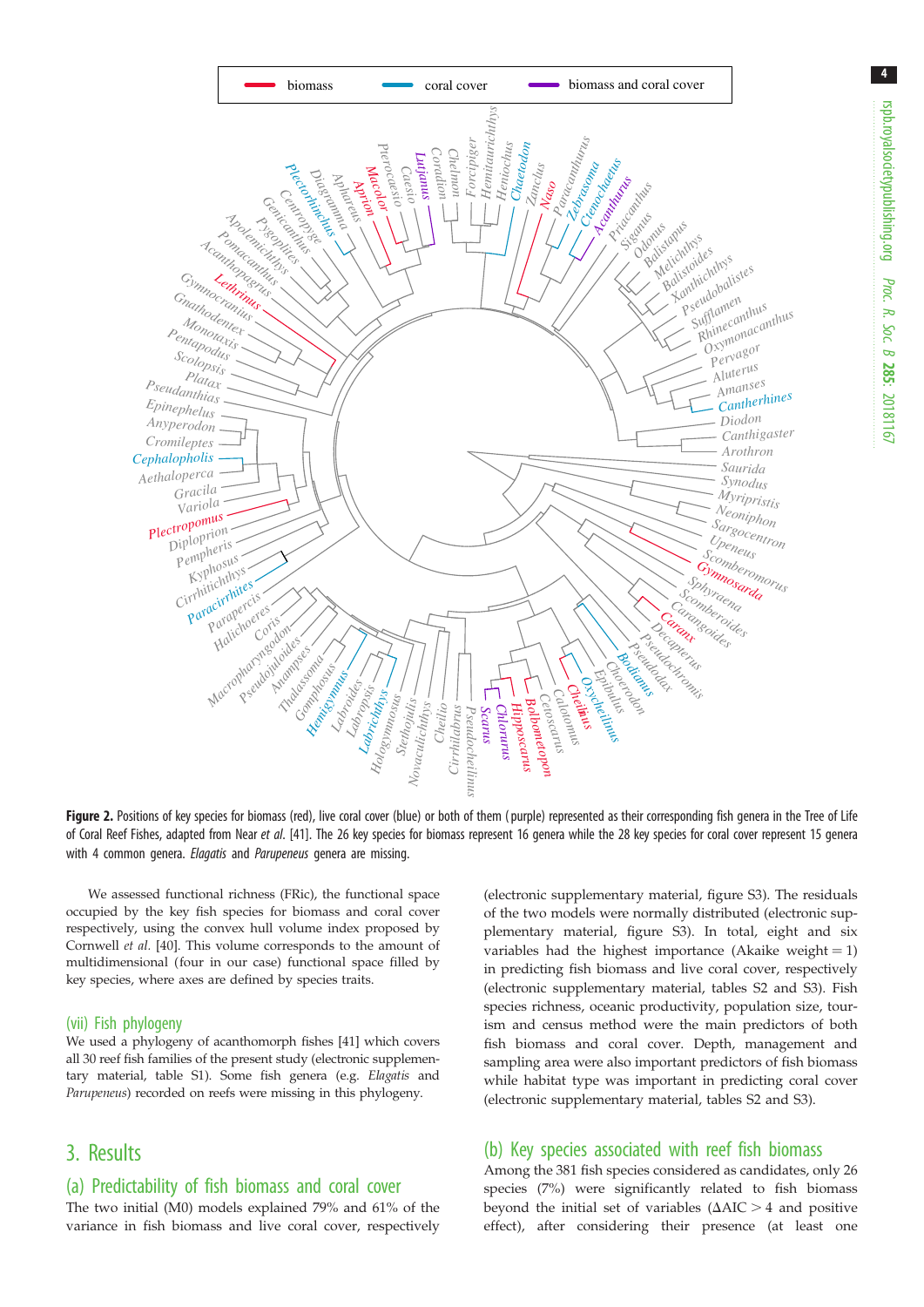<span id="page-4-0"></span>

Figure 3. In total, 51 fish species which correspond to 35 out of 240 functional entities (15%) have been identified as strongly related to high biomass (18 red shapes), high live coral cover (11 blue shapes) or both of them (6 purple shapes). The positions those 35 functional entities in the four-dimensional functional space are defined according to species trait values. Fish shapes were chosen to illustrate the main genus of the species comprised in each functional entity, other functional entities are represented with grey dots. Coloured areas represent the functional volume filled by the functional entities strongly related to high biomass (red, FRic = 0.2), high live coral cover (blue, FRic = 0.05), both of them (purple, FRic = 0.01) or all functional entities (e.g. all species, white) present in the dataset.

individual; electronic supplementary material, table S4). Those 26 key species covered a wide breadth of phylogenetic lineages ([figure 2\)](#page-3-0), representing 16 out of 116 genera and 8 out of 30 families (i.e. Acanthuridae, Carangidae, Labridae, Lethrinidae, Lutjanidae, Mullidae, Scombridae, Serranidae).

When considering functional traits, we found that those 26 key species represented 24 different functional entities (electronic supplementary material, table S6) demonstrating a very low functional redundancy with 1.1 species per functional entity (median  $= 1$ ; range: 1-2). In addition, key species had contrasting functional traits with all body sizes (from 10 cm to greater than 50 cm) and all diets (seven trophic categories) represented (electronic supplementary material, table S6). Together these 26 key species filled 20% of the whole functional space defined by the 240 functional entities corresponding to the 381 candidate species  $(FRic = 0.20;$  figure 3).

### (c) Key species associated with live coral cover

We found that 28 reef fish species out of 381 (7%) were significantly and positively related to coral cover  $(\Delta AIC > 4)$ , after considering their presence (electronic supplementary material, table S5). Those 28 key species also encompassed a wide breadth of phylogenetic lineages ([figure 2\)](#page-3-0), representing 15 out of 116 genera and 8 out of 30 families (i.e. Acanthuridae, Chaetodontidae, Cirrhitidae, Haemulidae, Labridae, Lutjanidae, Monacanthidae, Serranidae).

When considering functional traits, we found that the 28 key fish species were distributed among 17 different functional entities (electronic supplementary material, table S6). Key fish species with regard to coral cover showed some degree of functional redundancy with, on average, 1.6 key species per functional entity (median  $= 1$ ; range:  $1-6$ species). This higher functional redundancy translated into a more restricted functional space filled by these key species (only 5% with  $FRic = 0.05$ ; figure 3). Species of all sizes (from 10 cm to greater than 50 cm) and almost all diets (six diet categories out of seven) were significantly associated with live coral cover. However, large mobile predators and large herbivorous fishes were not considered as key for live coral cover (electronic supplementary material, table S6).

# (d) Low overlap between key species with regard to fish biomass and coral cover

The two sets of key species associated with total fish biomass and live coral cover (26 and 28 key species, respectively) each represented less than 10% of the 381 fish species tested as candidates. Only three species (Acanthurus albipectoralis, Lutjanus bohar, Lutjanus gibbus) were common to both sets, while four genera (Acanthurus, Chlorurus, Lutjanus and Scarus) and four families (Acanthuridae, Labridae, Lutjanidae and Serranidae) presented key species significantly associated with the two reef services (figure 2, electronic supplementary material, table S6).

Only six functional entities were common and significantly associated with both biomass and live coral cover (figure 3), namely small and medium herbivores, small planktivores, medium and large fishes targeting mobile invertebrates and meso-predators (electronic supplementary material, table S6).

# (e) The net benefit of key species for fish biomass and live coral cover

When present, each key species belonged to a community with a median level of fish biomass higher  $(560 \text{ kg ha}^{-1})$ , range:  $439 - 773$  kg ha<sup>-1</sup>) than the median biomass observed when absent  $(370 \text{ kg ha}^{-1})$ , range:  $337-385 \text{ kg ha}^{-1}$ ). Similarly, live coral cover was estimated at a median value of 50% (range: 36–82%) when each key species was present against 34% (range: 26 –38%) when absent ([figure 4\)](#page-5-0). For clarity, we only presented the net effect of the four most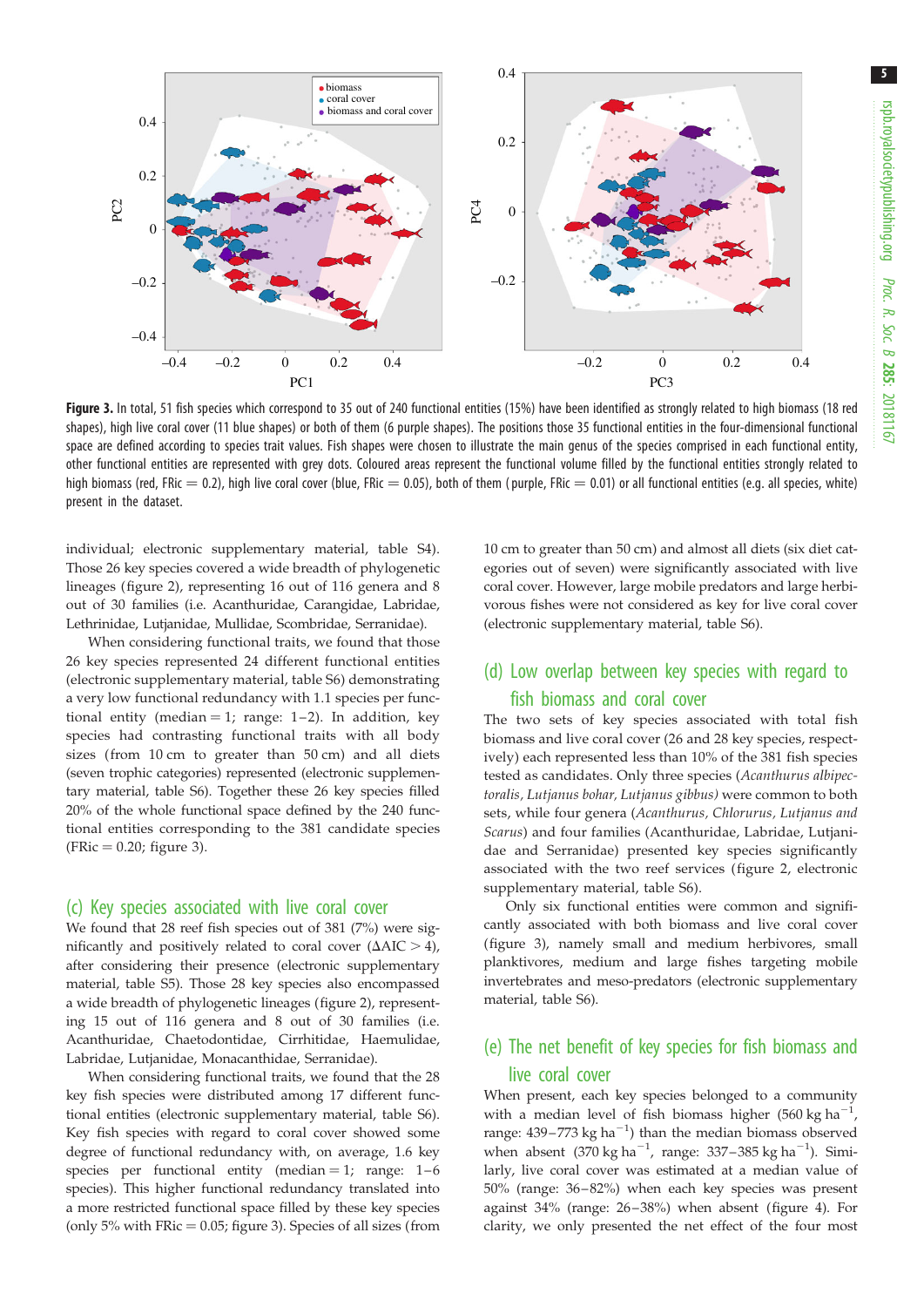<span id="page-5-0"></span>

Figure 4. Net effect of the four most significant (lowest AIC) key fish species when present for  $(a)$  fish biomass and  $(b)$  live coral cover (among the 26 and 28 key species, respectively) using a partial plot from the linear mixed models while the other variables are held constant. When present, each key species is linked to a median level of biomass and live coral cover significantly ( $p < 0.05$ ) higher than the level observed where absent. (Online version in colour.)

significant key species (lowest AIC; electronic supplementary material, tables S4 and S5) associated with biomass and live coral cover (figure 4). Importantly, these four most significant key species (lowest AIC) were not necessarily related to the highest level of biomass and coral cover (electronic supplementary material, figure S4).

It is not only individual key species, but also the accumulation of key species that was linked to high levels of ecosystem services. For instance, reefs with more than four key species reached a median level of biomass of 1150 kg ha<sup>-1</sup> (range: 362–3715  $\text{kg}$  ha $^{-1}$ ), three times the median biomass observed (370 kg ha<sup>-1</sup>, range: 86-1380 kg ha<sup>-1</sup>) in reefs with an intermediate number of key species (from 1 to 3 key species) and more than seven times higher than the median level of fish biomass reached in reefs having no key species  $(156 \text{ kg ha}^{-1})$ range: 12–812 kg ha $^{-1}$ ). Although less pronounced, reefs with at least six key fish species showed a median live coral cover of 40% (range: 20–68%) while reefs with no key species had a median level of 31% (range: 18 – 54%) live coral cover ( [figure 5](#page-6-0)).

## 4. Discussion

### (a) Sustaining healthy and productive coral reefs

Even if the purpose of the present study was not to disentangle effects of anthropogenic, environmental and biodiversity drivers on fish biomass and coral cover, we found results consistent (electronic supplementary material, tables S2 and S3) with previous large-scale studies highlighting the primary importance of human density, species richness and ocean productivity on fish biomass and coral cover [\[42](#page-8-0)-44].

In the present study, many different fish species (approx. 400 candidate species) were scanned, and only 26 and 28 species were identified as significantly and positively related to fish biomass and live coral cover, respectively, with only three species being common to both. In total, these 51 species (i.e. approx. 13% of the species pool tested) represent 35 distinct functional entities (out of 240, i.e. 15%) that are widespread in the functional space.

While large-bodied species may be expected to disproportionately contribute to fish biomass, our results indicate that only 25% (7 out of 26; electronic supplementary material, table S6) of key species for fish biomass were large-bodied (greater than 50 cm), which is directly comparable with the percentage of large-bodied species among the initial candidate species (24% or 91 fish species out of 381). In addition, 35% of key species for fish biomass were smaller than 30 cm (9 out of 26; electronic supplementary material, table S6). The positive association with fish biomass is thus independent of body size.

It comes as no surprise that some key fish species identified in this study have already attracted considerable interest in coral reef ecology. Herbivorous fish support coral reef resilience by preventing coral –algal phase shifts [[17,](#page-7-0)[45](#page-8-0) –[49](#page-8-0)], and therefore may contribute to the maintenance of high coral cover and fish biomass. In particular, scarine parrotfishes (i.e. Bolbometopon, Chlorurus, Hipposcarus and Scarus; electronic supplementary material, tables S4-S6) play critical roles as grazers and bioeroders of the reef substratum [\[50,51](#page-8-0)], and their abundances have strong positive effects on cover of corals and hence accretion rates of the reef [[52](#page-8-0)]. Further, grazing and detritivorous acanthurids (i.e. Acanthurus and Ctenochaetus; electronic supplementary material, tables S4–S6) intensely graze epilithic algal turfs [[48,53](#page-8-0)], while benthic-feeding unicornfishes (i.e. Naso; electronic supplementary material, tables S4 and S6) play a significant role in macroalgal removal [\[29,54](#page-8-0)].

By contrast, some key species identified in the present study have not previously been identified as playing significant roles. While predation is a key process shaping prey behaviour and populations [[55\]](#page-8-0), structuring ecological communities [\[56\]](#page-8-0) and promoting nutrient capacity [\[57](#page-8-0)], no individual predator species have been expressly identified. Here, we show that predatory species like Aprion, Caranx, Cephalopholis, Elagatis, Gymnosarda, Lethrinus, Lutjanus, Oxycheilinus and Plectropomus (figure 4; electronic supplementary material, tables S4 and S5) may play a critical role for fish biomass and live coral cover, although the exact pathways through which they act remain to be elucidated.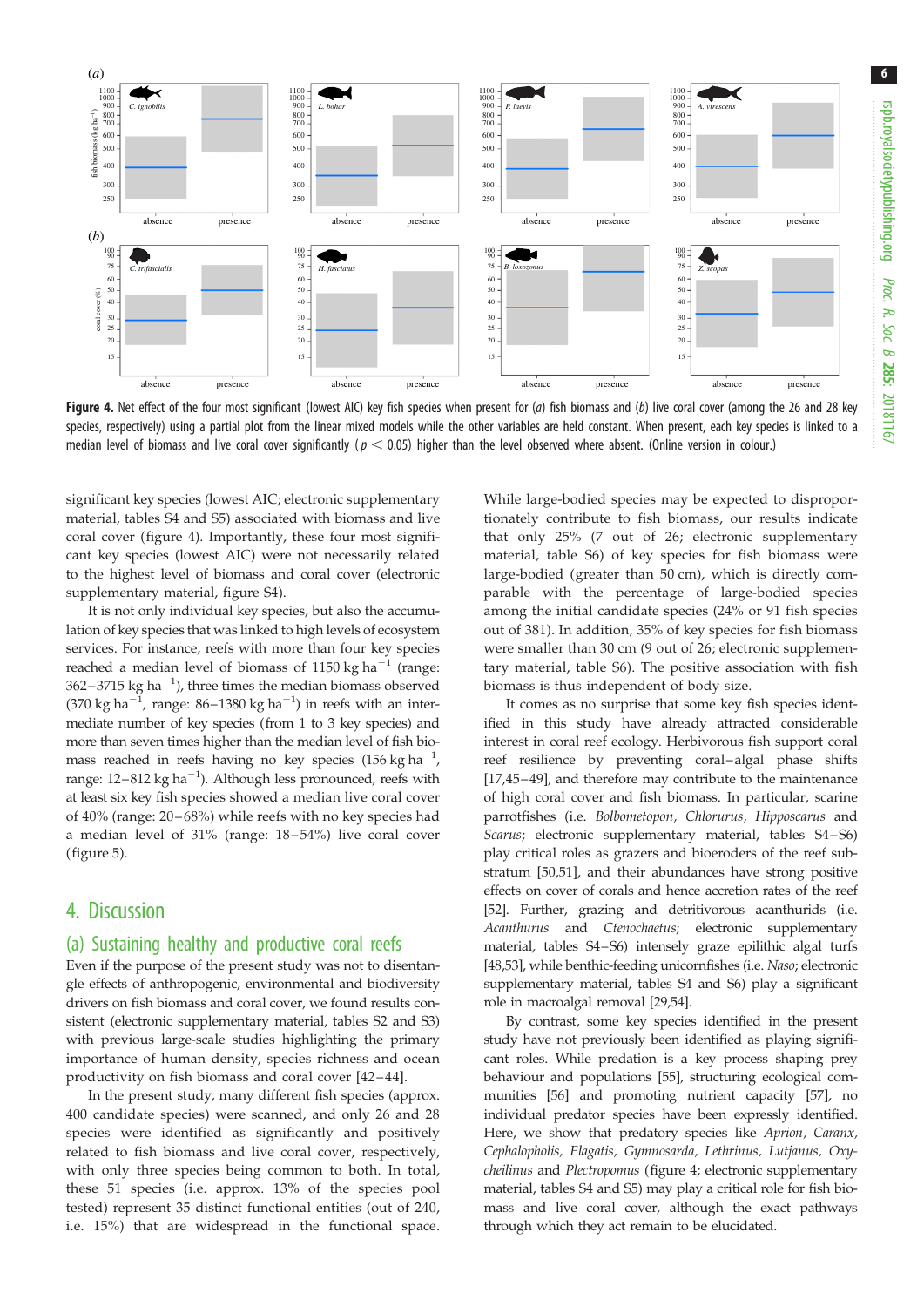<span id="page-6-0"></span>

Figure 5. The accumulation of key species co-occurring on coral reefs is positively related to  $(a)$  fish biomass and  $(b)$  live coral cover. To control for positive effect of species richness on ecosystem functioning, we compared modelled estimates of fish biomass and live coral between reefs while increasing the number of co-occurring key species. Reef with the highest number of co-occurring key species reached higher levels of biomass (1150 kg ha $^{-1}$ ) and coral cover (40%) than their counterparts having no key species (156 kg ha $^{-1}$ , 31%, respectively). Distributions are represented using 95% confidence intervals.

### (b) Low ecological pleiotropy on coral reefs

The finding that a limited number of functionally and evolutionary different species are positively related to high levels of fish biomass and coral cover ( figures [2](#page-3-0) and [3](#page-4-0); electronic supplementary material S4) supports the idea that sustaining ecosystem services may require a large breadth of particular attributes beyond the number of species [\[14,](#page-7-0)[58\]](#page-8-0). The limited overlap between the two sets of species significantly associated with two reef services (three species, four genera and six functional entities) suggests a low level of ecological pleiotropy [[28\]](#page-8-0) (i.e. that a single species, genus or functional entity cannot be key to many independent ecosystem functions and services). Extended to the community level, we show that ecological pleiotropy, the opposite of functional redundancy, is not the norm on coral reefs. This finding may explain why the multi-functionality of ecosystems relies more strongly on biodiversity than do single functions [[6](#page-7-0),[14,](#page-7-0)[58,59\]](#page-8-0), because some species play unique and thus irreplaceable roles in ecosystems [\[25,60](#page-8-0)]. However, it is important to keep in mind that the results may change depending on which traits and functions are considered in the analysis, and a number of yet unknown but relevant traits or functions not considered here could be included in future studies. We suggest that this ecological pleiotropy reconciles two opposing views in biodiversity and ecosystem functioning (BEF) research because many complementary species groups and lineages, and hence a large amount of biodiversity, are necessary to sustain ecosystem multi-functionality and associated services. Rather than providing multiple functions individually, those key species appear to provide high benefits in terms of fish biomass and live coral cover once combined (figure 5). Maintaining habitat heterogeneity and high regional species diversity is thus a major component of management and conservation. Our results call for more species-focused management strategies such as the banning of fishing species considered as key for the ecosystem [\[17](#page-7-0)]. Additionally, sustaining multifunctionality also requires a broader portfolio approach, which may reduce local extinction risk by securing the biodiversity level in an increasingly uncertain future [[61\]](#page-8-0).

# (c) Community-wide scan as a flexible framework to link biodiversity to ecosystem functioning and services

The CWS approach can be adapted for a wide range of ecosystems, combinations of taxa or interactions and services. Here, we only tested the presence of key species, while it would be possible to look for key species groups (pairs or more), key evolutionary lineages or even key biotic interactions. Since those interactions are potentially multiple in species-rich communities they cannot be experimentally tested but they can emerge from empirical data using the CWS approach. The way candidates are tested can be modified while respecting independence between predicted and explanatory variables. As positive effects of some species may only be revealed beyond particular thresholds, presence data can also be determined by any abundance threshold such as a minimum number of individuals, cover rate, biomass or level of interactions.

On coral reefs, defining species presence based on distribution of its biomass across study area (using upper percentiles or deciles) can promote the inclusion of smallbodied species but can also discriminate against species that are not commonly encountered or have skewed biomass distributions (electronic supplementary material, tables S7–S10). Rather, defining species presence according to its relative biomass in communities can be applied independently of the species biomass distribution. However, we found consistent results between these two procedures because the majority of species detected as key species using the intracommunity approach are also significant using the intraspecific approach, reinforcing the robustness of our findings.

CWS studies can also be considered as initial forays into a better understanding of the complex relationships between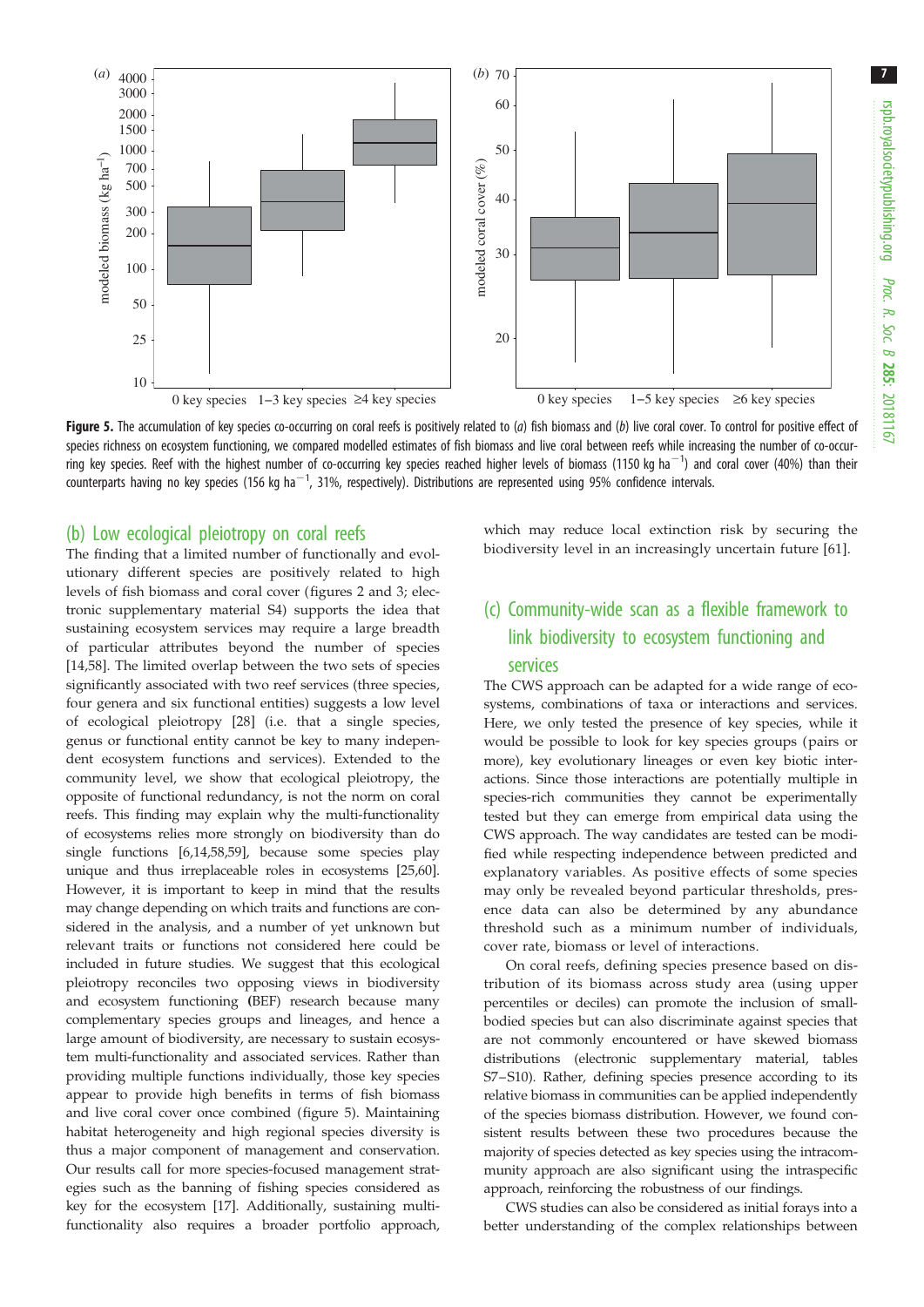<span id="page-7-0"></span>particular species, species groups or interactions and ecosystem processes or services. Some false-positives, species being detected as key while they are not, may be revealed. Furthermore, no causality is determined in this approach; the main merit is to identify unsuspected and statistically significant positive associations. The logical progression would be to conduct experiments focusing on potential key species with the ultimate aim of highlighting the underlying ecological or biological processes that potentially sustain healthy and productive ecosystems.

# 5. Conclusion

The CWS approach has the potential to reveal unsuspected contributions to ecosystem functioning and its associated services, especially in complex and biodiverse ecosystems where the detection of such contributions remains challenging. The CWS approach holds much promise in empirical BEF studies where only a few species, functional or phylogenetic groups, can disproportionally drive ecosystem functioning and the delivery of services. Our framework offers a new and flexible way to analyse the ongoing massive empirical data relating biodiversity to ecosystem functioning and services with the potential to reconcile two opposing views: species identity versus diversity. Given the growing interest in the assessment and consequences of the ongoing extinction crisis on ecosystem functioning, such a framework is extremely timely and widely applicable.

Ethics. The study procedures were approved by the Institutional Review Board at the University of Montpellier.

Data accessibility. Fish biomass and coral cover dataset, fish presence and fish functional traits on Dryad: [http://dx.doi.org/10.5061/dryad.](http://dx.doi.org/10.5061/dryad.45dc7qj) [45dc7qj](http://dx.doi.org/10.5061/dryad.45dc7qj) [\[62](#page-8-0)].

Authors' contributions. E.M., S.V., N.A.J.G. and D.M. conceived the study; E.M. developed and ran the analyses, and wrote the first draft of the manuscript; and all the authors made substantial contributions. Competing interests. The authors declare no competing interests.

Funding. This work was supported by the TOTAL Foundation and the FUTURE-REEFS project. Data collection was supported, among others, by NOAA's Coral Reef Conservation Program and the US National Science Foundation for the Moorea Coral Reef LTER site (OCE 1637396, 1236905, 1026851, 0417412).

Acknowledgements. We thank M. Beger, L. Bigot, E. Brokovich, A. J. Brooks, P. Chabanet, A. Green, C. Gough, C. Mora, M. H. Tupper and I. Williams for compiling and providing essential data for this study. We are grateful to M. Troussellier for his support and A.-S. Tribot for providing fish silhouettes used in the figures. We thank Pr Gary Carvalho and Dr Gareth Williams as well as three anonymous reviewers for their comments, which prompted significant improvements.

# **References**

- 1. Cardinale BJ et al. 2012 Biodiversity loss and its impact on humanity. Nature  $486$ ,  $59 - 67$ . ([doi:10.](http://dx.doi.org/10.1038/nature11148) [1038/nature11148](http://dx.doi.org/10.1038/nature11148))
- 2. Ricketts TH, Watson KB, Koh I, Ellis AM, Nicholson CC, Posner S, Richardson LL, Sonter LJ. 2016 Disaggregating the evidence linking biodiversity and ecosystem services. Nat. Commun. 7, 13106. ([doi:10.](http://dx.doi.org/10.1038/ncomms13106) [1038/ncomms13106](http://dx.doi.org/10.1038/ncomms13106))
- Ratcliffe S et al. 2017 Biodiversity and ecosystem functioning relations in European forests depend on environmental context. Ecol. Lett. 20, 1414-1426. [\(doi:10.1111/ele.12849\)](http://dx.doi.org/10.1111/ele.12849)
- 4. Cheung WWL, Reygondeau G, Frölicher TL. 2016 Large benefits to marine fisheries of meeting the 1.5°C global warming target. Science 354, 1591. [\(doi:10.1126/science.aag2331](http://dx.doi.org/10.1126/science.aag2331))
- 5. Cardinale BJ, Srivastava DS, Duffy JE, Wright JP, Downing AL, Sankaran M, Jouseau C. 2006 Effects of biodiversity on the functioning of trophic groups and ecosystems. Nature 443, 989 – 992. ([doi:10.](http://dx.doi.org/10.1038/nature05202) [1038/nature05202](http://dx.doi.org/10.1038/nature05202))
- 6. Isbell F et al. 2011 High plant diversity is needed to maintain ecosystem services. Nature 477, 199– 202. [\(doi:10.1038/nature10282](http://dx.doi.org/10.1038/nature10282))
- 7. Isbell F et al. 2015 Biodiversity increases the resistance of ecosystem productivity to climate extremes. Nature 526, 574– 577. ([doi:10.1038/](http://dx.doi.org/10.1038/nature15374) [nature15374](http://dx.doi.org/10.1038/nature15374))
- 8. Isbell F, Cowles J, Dee Laura E, Loreau M, Reich Peter B, Gonzalez A, Hector A, Schmid B. 2018 Quantifying effects of biodiversity on ecosystem functioning across times and places. Ecol. Lett. 21, 763– 778. ([doi:10.1111/ele.12928\)](http://dx.doi.org/10.1111/ele.12928)
- 9. Duffy JE, Godwin CM, Cardinale BJ. 2017 Biodiversity effects in the wild are common and as strong as key drivers of productivity. Nature 549, 261. ([doi:10.1038/nature23886\)](http://dx.doi.org/10.1038/nature23886)
- 10. Grace JB et al. 2016 Integrative modelling reveals mechanisms linking productivity and plant species richness. Nature 529, 390– 393. ([doi:10.1038/](http://dx.doi.org/10.1038/nature16524) [nature16524](http://dx.doi.org/10.1038/nature16524))
- 11. Cadotte MW, Cavender-Bares J, Tilman D, Oakley TH. 2009 Using phylogenetic, functional and trait diversity to understand patterns of plant community productivity. PLoS ONE 4, e5695. [\(doi:10.1371/journal.pone.0005695\)](http://dx.doi.org/10.1371/journal.pone.0005695)
- 12. Flynn DFB, Mirotchnick N, Jain M, Palmer MI, Naeem S. 2011 Functional and phylogenetic diversity as predictors of biodiversity – ecosystemfunction relationships. Ecology 92, 1573-1581. [\(doi:10.1890/10-1245.1](http://dx.doi.org/10.1890/10-1245.1))
- 13. Mora C, Danovaro R, Loreau M. 2014 Alternative hypotheses to explain why biodiversity-ecosystem functioning relationships are concave-up in some natural ecosystems but concave-down in manipulative experiments. Sci. Rep. 4, 5427. [\(doi:10.1038/srep05427\)](http://dx.doi.org/10.1038/srep05427)
- 14. Gross N, Bagousse-Pinguet YL, Liancourt P, Berdugo M, Gotelli NJ, Maestre FT. 2017 Functional trait diversity maximizes ecosystem multifunctionality. Nat. Ecol. Evol. 1, 0132. [\(doi:10.](http://dx.doi.org/10.1038/s41559-017-0132) [1038/s41559-017-0132\)](http://dx.doi.org/10.1038/s41559-017-0132)
- 15. Bellwood DR, Hoey AS, Hughes TP. 2012 Human activity selectively impacts the ecosystem roles of parrotfishes on coral reefs. Proc. R. Soc. B 279, 1621– 1629. [\(doi:10.1098/rspb.2011.1906\)](http://dx.doi.org/10.1098/rspb.2011.1906)
- 16. Reich PB. 2012 Key canopy traits drive forest productivity. Proc. R. Soc. B 279, 2128. [\(doi:10.](http://dx.doi.org/10.1098/rspb.2011.2270) [1098/rspb.2011.2270\)](http://dx.doi.org/10.1098/rspb.2011.2270)
- 17. Bozec Y-M, O'Farrell S, Bruggemann JH, Luckhurst BE, Mumby PJ. 2016 Tradeoffs between fisheries harvest and the resilience of coral reefs. Proc. Natl Acad. Sci. USA 113, 4536 – 4541. ([doi:10.1073/pnas.](http://dx.doi.org/10.1073/pnas.1601529113) [1601529113](http://dx.doi.org/10.1073/pnas.1601529113))
- 18. Tobner CM, Paquette A, Gravel D, Reich PB, Williams LJ, Messier C. 2016 Functional identity is the main driver of diversity effects in young tree communities. Ecol. Lett. 19, 638– 647. [\(doi:10.](http://dx.doi.org/10.1111/ele.12600) [1111/ele.12600](http://dx.doi.org/10.1111/ele.12600))
- 19. Meyer ST et al. 2018 Biodiversity multifunctionality relationships depend on identity and number of measured functions. Nat. Ecol. Evol. 2, 44 – 49. ([doi:10.1038/s41559-017-0391-4](http://dx.doi.org/10.1038/s41559-017-0391-4))
- 20. Pigot AL, Bregman T, Sheard C, Daly B, Etienne RS, Tobias JA. 2016 Quantifying species contributions to ecosystem processes: a global assessment of functional trait and phylogenetic metrics across avian seed-dispersal networks. Proc. R. Soc. B 283, 20161597. ([doi:10.1098/rspb.](http://dx.doi.org/10.1098/rspb.2016.1597) [2016.1597\)](http://dx.doi.org/10.1098/rspb.2016.1597)
- 21. Cinner JE et al. 2016 Bright spots among the world's coral reefs. Nature 535, 416 – 419. [\(doi:10.](http://dx.doi.org/10.1038/nature18607) [1038/nature18607](http://dx.doi.org/10.1038/nature18607))
- 22. Bush WS, Moore JH. 2012 Chapter 11: genomewide association studies. PLoS Comput. Biol. 8, e1002822. [\(doi:10.1371/journal.pcbi.1002822\)](http://dx.doi.org/10.1371/journal.pcbi.1002822)
- 23. Visscher PM, Wray NR, Zhang Q, Sklar P, McCarthy MI, Brown MA, Yang J. 2017 10 Years of GWAS discovery: biology, function, and translation.